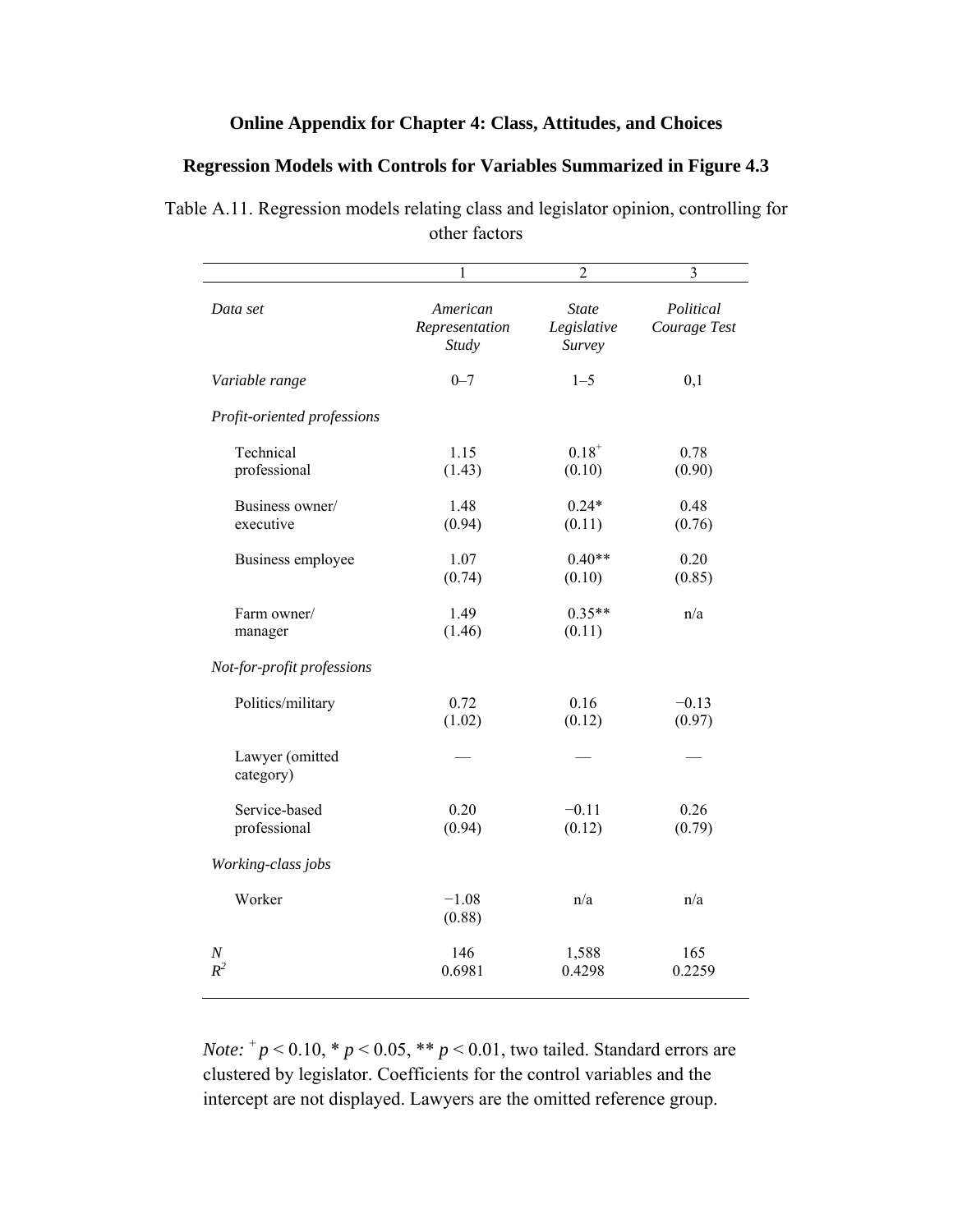Models 1 and 2 are OLS models, and Model 3 is a logistic regression.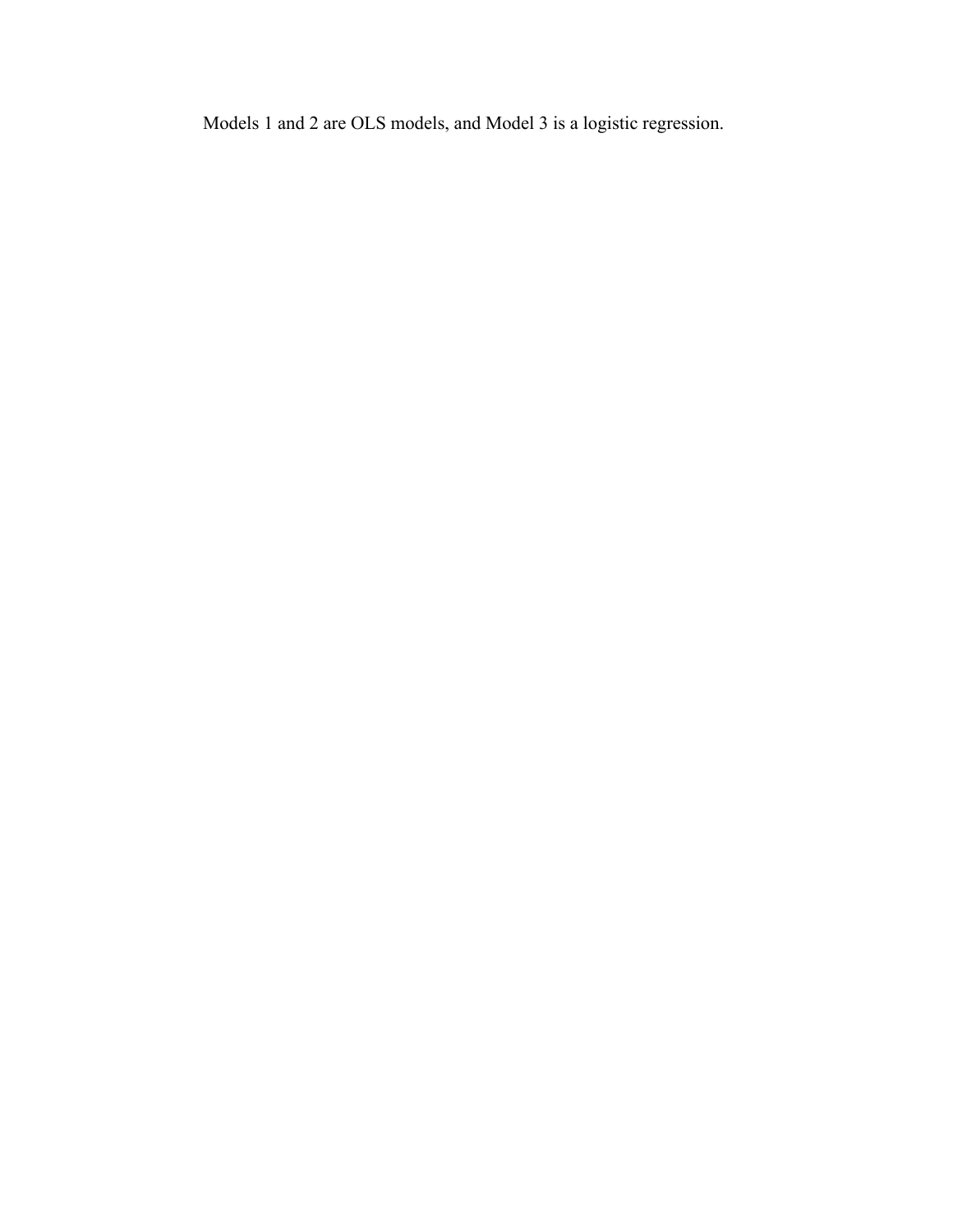## **Regression Models Summarized in Figure 4.4**

|                              | 1                          | $\overline{2}$       | 3                                       |
|------------------------------|----------------------------|----------------------|-----------------------------------------|
| Controls                     | N <sub>0</sub><br>controls | Standard<br>controls | Stand. &<br>legislator's<br>econ prefs. |
| Profit-oriented professions  |                            |                      |                                         |
| Technical                    | 1.51                       | 1.15                 | 0.11                                    |
| professional                 | (1.98)                     | (1.43)               | (0.84)                                  |
| Business owner/              | $1.87^{+}$                 | 1.48                 | 0.17                                    |
| executive                    | (1.11)                     | (0.94)               | (0.69)                                  |
| Business employee            | 0.42                       | 1.07                 | $0.91^{+}$                              |
|                              | (0.94)                     | (0.74)               | (0.51)                                  |
| Farm owner/                  | $-0.66$                    | 1.49                 | 1.87*                                   |
| manager                      | (1.46)                     | (1.46)               | (0.90)                                  |
| Not-for-profit professions   |                            |                      |                                         |
| Politics/military            | 0.27                       | 0.72                 | 1.44*                                   |
|                              | (1.17)                     | (1.02)               | (0.72)                                  |
| Lawyer (omitted<br>category) |                            |                      |                                         |
| Service-based                | $-1.87*$                   | 0.20                 | $2.02**$                                |
| professional                 | (0.81)                     | (0.94)               | (0.70)                                  |
| Working-class jobs           |                            |                      |                                         |
| Worker                       | $-3.09**$                  | $-1.08$              | 0.36                                    |
|                              | (0.59)                     | (0.88)               | (0.84)                                  |
| N                            | 190                        | 146                  | 146                                     |
| $R^2$                        | 0.1023                     | 0.6981               | 0.8441                                  |

Table A.12. Regression models relating class and social welfare voting in the 85th and 86th Houses (1957–60)

> *Note:*  $^{+}p$  < 0.10,  $^{*}p$  < 0.05,  $^{**}p$  < 0.01, two tailed. Standard errors are clustered by legislator. Coefficients for the control variables and the intercept are not displayed. Lawyers are the omitted reference group.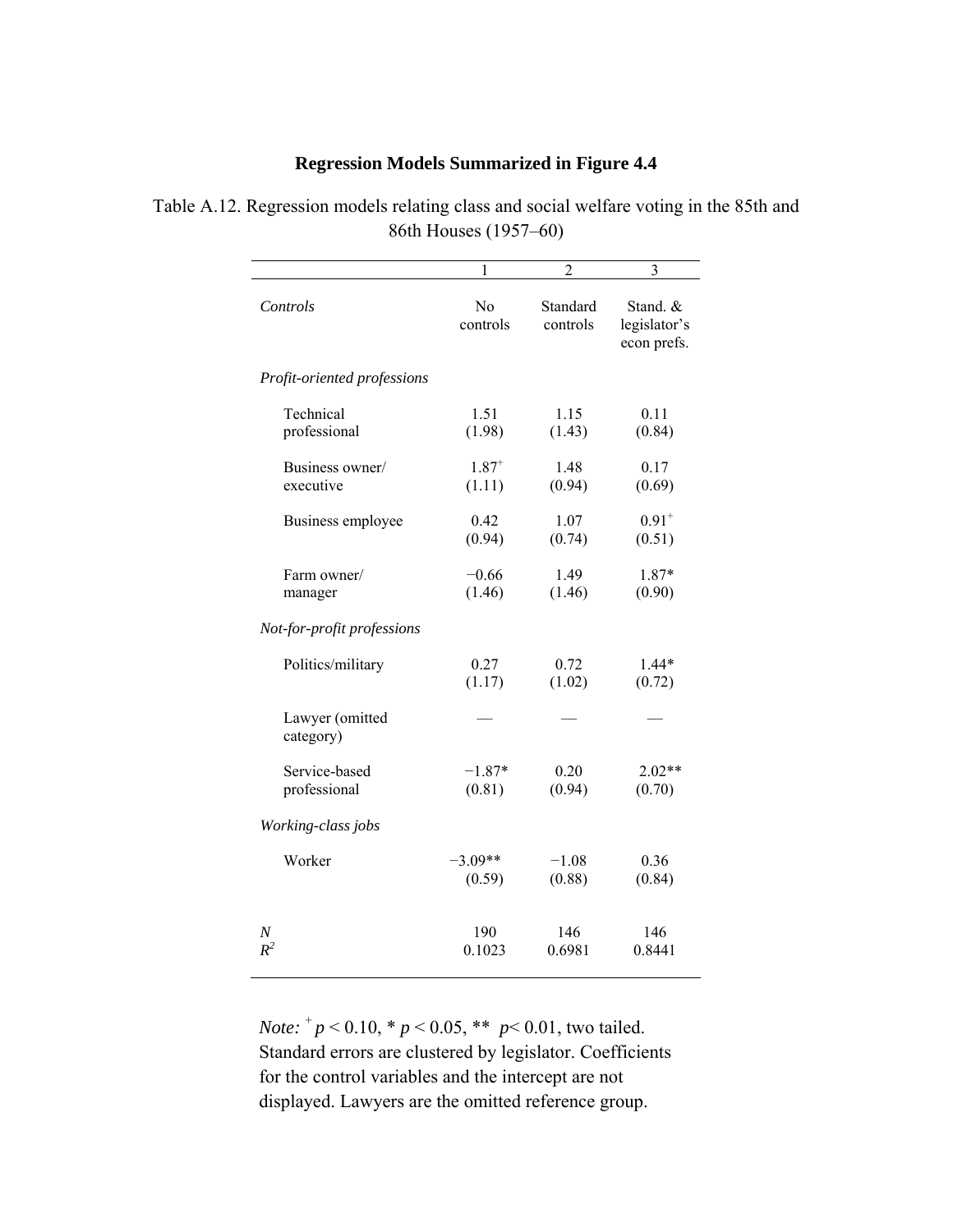## **Regression Models Summarized in Figure 4.7**

Table A.13. OLS models relating class and social welfare voting in the 85th and 86th Houses (1957–60)

|                              | 1                                             | $\overline{2}$                     | 3                               | 4                                  |
|------------------------------|-----------------------------------------------|------------------------------------|---------------------------------|------------------------------------|
| Controls                     | Stand. &<br>groups<br>legislator<br>considers | Stand. &<br>percep. of<br>business | Stand. &<br>percep. of<br>labor | Stand. &<br>percep. of<br>constit. |
| Profit-oriented professions  |                                               |                                    |                                 |                                    |
| Technical                    | 0.61                                          | 2.32                               | 1.64                            | 0.52                               |
| professional                 | (1.46)                                        | (1.89)                             | (1.57)                          | (1.54)                             |
| Business owner/              | 1.26                                          | $2.58*$                            | $1.76^{+}$                      | 0.38                               |
| executive                    | (0.89)                                        | (1.03)                             | (0.98)                          | (0.68)                             |
| Business employee            | 0.92                                          | 1.13                               | $1.43*$                         | 1.08                               |
|                              | (0.69)                                        | (0.69)                             | (0.68)                          | (0.75)                             |
| Farm owner/                  | 1.12                                          | 2.25                               | 1.69                            | 1.89                               |
| manager                      | (1.69)                                        | (1.58)                             | (1.40)                          | (1.58)                             |
| Not-for-profit professions   |                                               |                                    |                                 |                                    |
| Politics/military            | 0.05                                          | 0.89                               | 0.64                            | $-0.45$                            |
|                              | (0.94)                                        | (1.10)                             | (1.11)                          | (0.80)                             |
| Lawyer (omitted<br>category) |                                               |                                    |                                 |                                    |
| Service-based                | 0.86                                          | 0.47                               | 0.31                            | $-0.44$                            |
| professional                 | (0.90)                                        | (1.21)                             | (1.20)                          | (0.74)                             |
| Working-class jobs           |                                               |                                    |                                 |                                    |
| Worker                       | $-0.90$                                       | $-2.78^{+}$                        | $-0.95$                         | $-1.27$                            |
|                              | (1.06)                                        | (1.58)                             | (1.21)                          | (1.11)                             |
| $\boldsymbol{N}$             | 146                                           | 137                                | 141                             | 131                                |
| $R^2$                        | 0.7359                                        | 0.7523                             | 0.7323                          | 0.7926                             |

*Note:*  $^{+}p$  < 0.10,  $^{*}p$  < 0.05,  $^{**}p$  < 0.01, two tailed. Standard errors are clustered by legislator. Coefficients for the control variables and